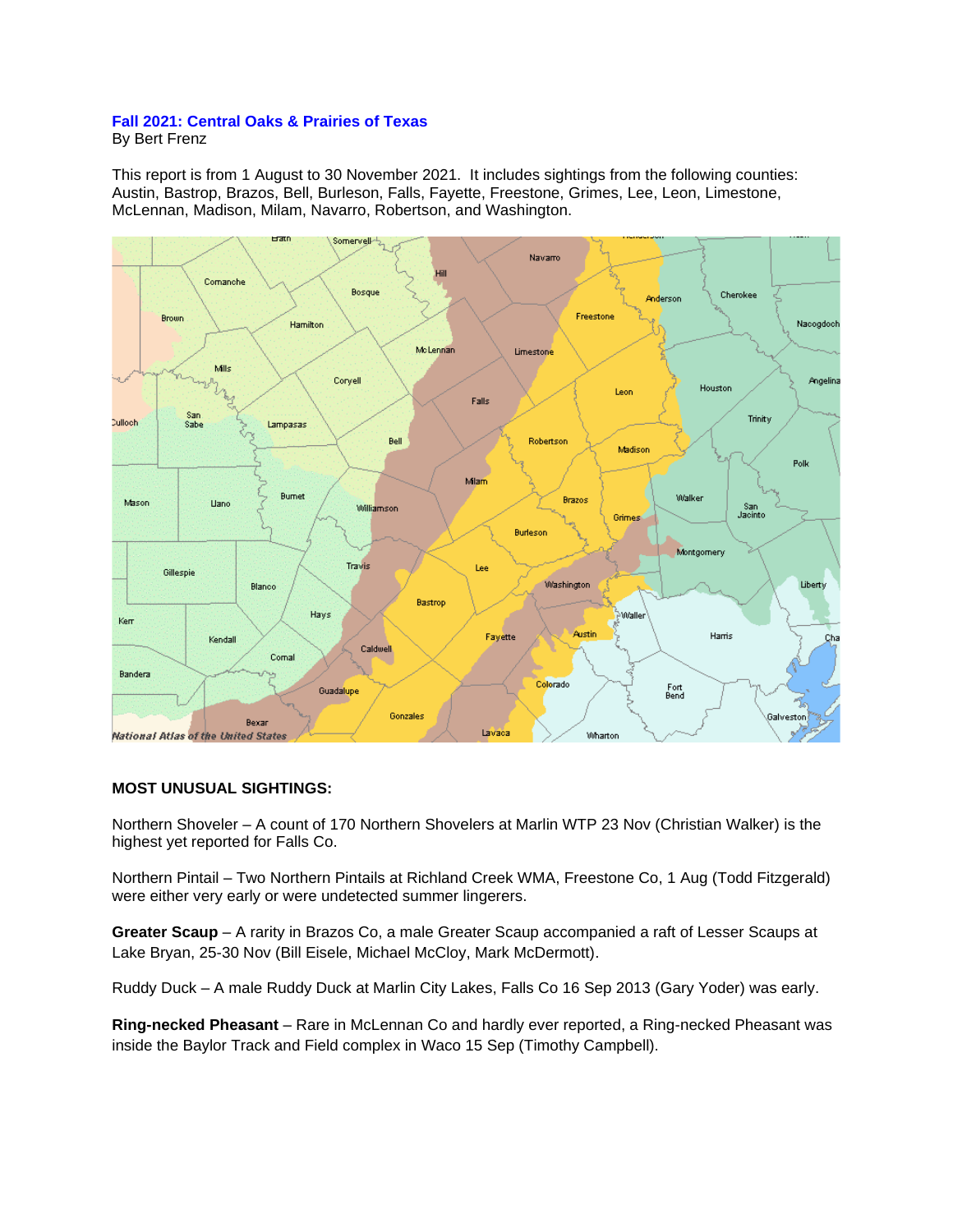Common Nighthawk – Not often reported in significant numbers in recent years, 20 Common Nighthawks flew over the Texas A&M University campus in Brazos Co 24 Aug (Brenda Schultze). A single nighthawk there 21 Oct (Michael McCloy) was a bit late.

**Ruby-throated Hummingbird** – In the early morning of 22 Sep (video Shirley Wilkerson, Dan Wilkerson) a carefully estimated count of over 100 Ruby-throated Hummingbirds crowded ten feeders and surrounding trees at Kurten, Brazos Co.

**Anna's Hummingbird** – An Anna's Hummingbird was photographed feeding on salvia at a residence near Stillhouse Hollow Lake 6 Nov (ph. Gil Eckrich), a third record for Bell Co.



Anna's Hummingbird 6 Nov 2021, Bell County © Gil Eckrich

**Broad-tailed Hummingbird** – A fourth record of McLennan Co, a Broad-tailed Hummingbird was photographed at Carleen Bright Arboretum 9-16 Sep 2021 (ph. Matthew York). In Bell Co, where one is reported most years, an adult male was at Salado 4-5 Sep (audio Steve Mayes).



Broad-tailed Hummingbird 9 Sep 2021 Carleen Bright Arboretum, McLennan County © Matthew York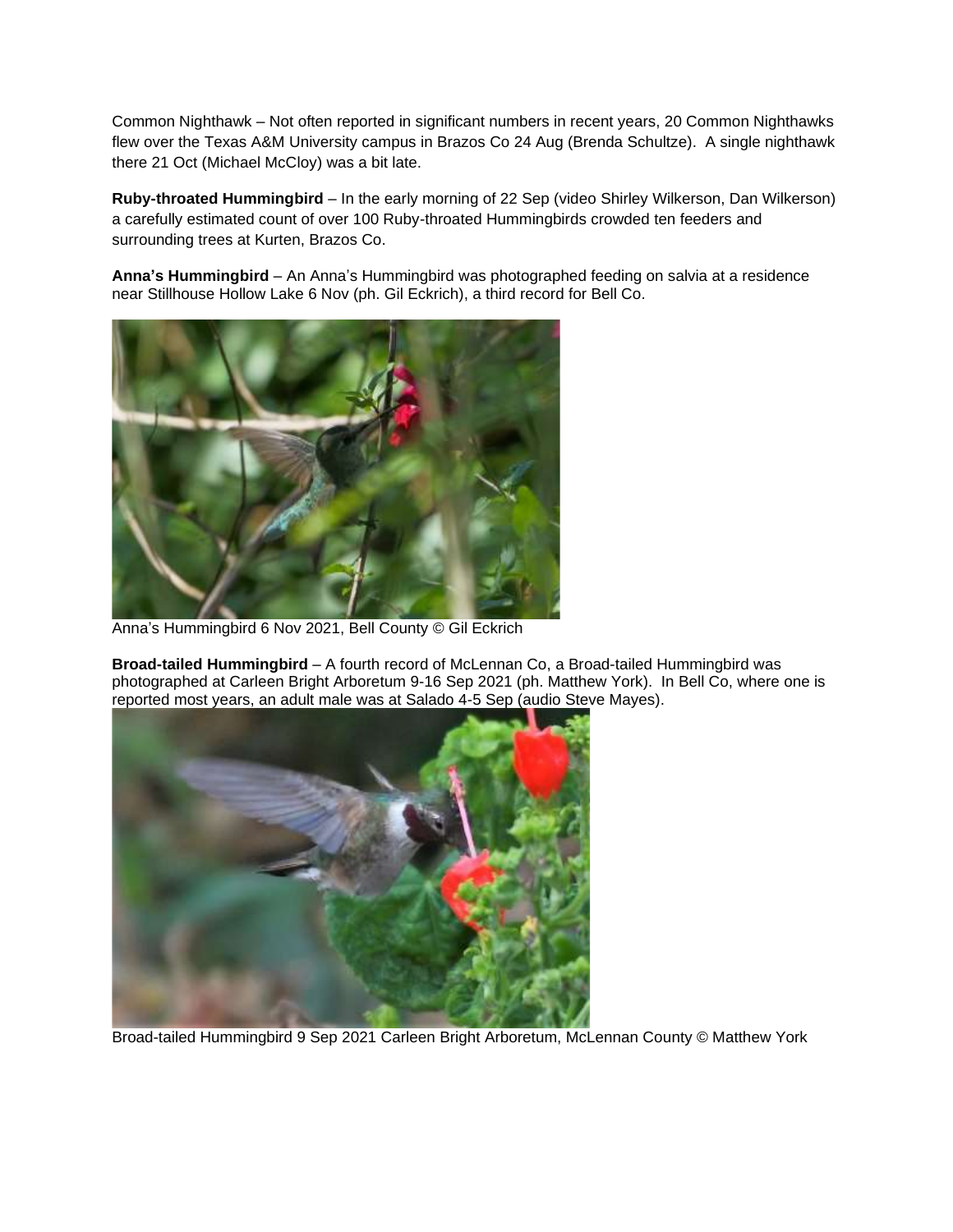**Buff-bellied Hummingbird** – Only the second record for Waller Co, a Buff-bellied Hummingbird was seen and photographed at Laas Farm 21-24 Sep (ph. Harvey Laas).



Buff-bellied Hummingbird 21 Sep 2021 Laas Farm, Waller County © Harvey Laas

**Whooping Crane** – A pair of Whooping Cranes flew high above Salado, Bell Co 12 Nov (ph. Charlie & Chelsea Plimpton). A few hours later at Stillhouse Hollow Lake, two adults and a juvenile were spotted on an island (ph. Doug Orama). That same afternoon (Phil Rostron) two were seen flying over Bastrop Co with a group of Sandhill Cranes and pelicans. On 16 Nov (Bernd Gravenstein) a single crane flew southeast, with rather fast wingbeats, over Sayers Road, Bastrop Co. In Travis Co three flew south, with slow steady wingbeats, over the toll road near Del Valle 18 Nov (Carlos Ross).



Whooping Crane 12 Nov 2021 Salado, Bell County © Charlie & Chelsea Plimpton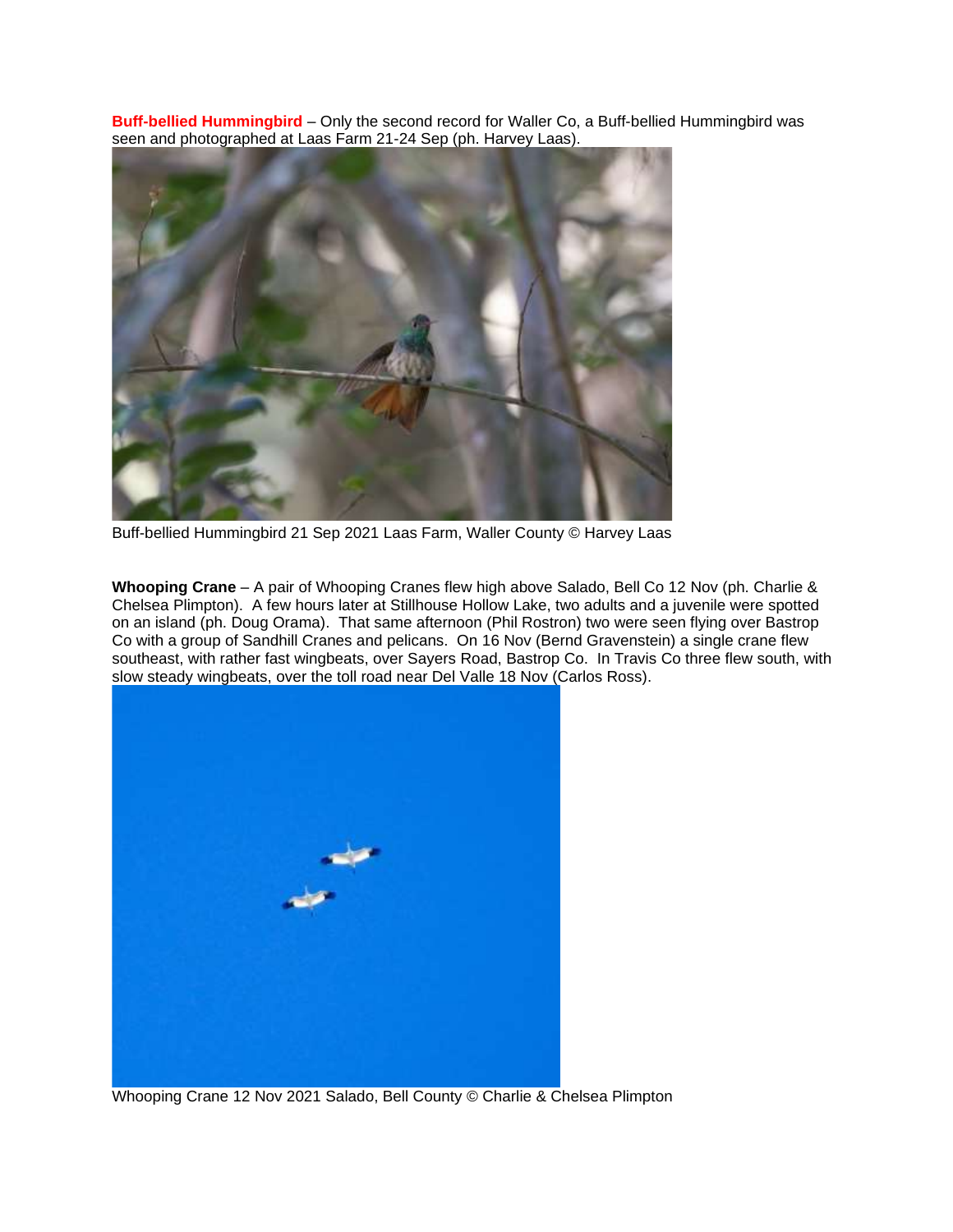

Whooping Crane 12 Nov 2021 Stillhouse Hollow Lake, Bell County © Doug Orama

Black-bellied Plover – With few records in McLennan Co, a Black-bellied Plover at Trading House Creek Reservoir 2 Oct (Greg Cook) is a good find.

American Golden-Plover – A late American Golden-Plover was at Union Grove WMA, Bell Co 25 Nov (ph. Shelia Hargis).



American Golden-Plover 25 Nov 2021 Union Grove WMA, Bell County © Shelia Hargis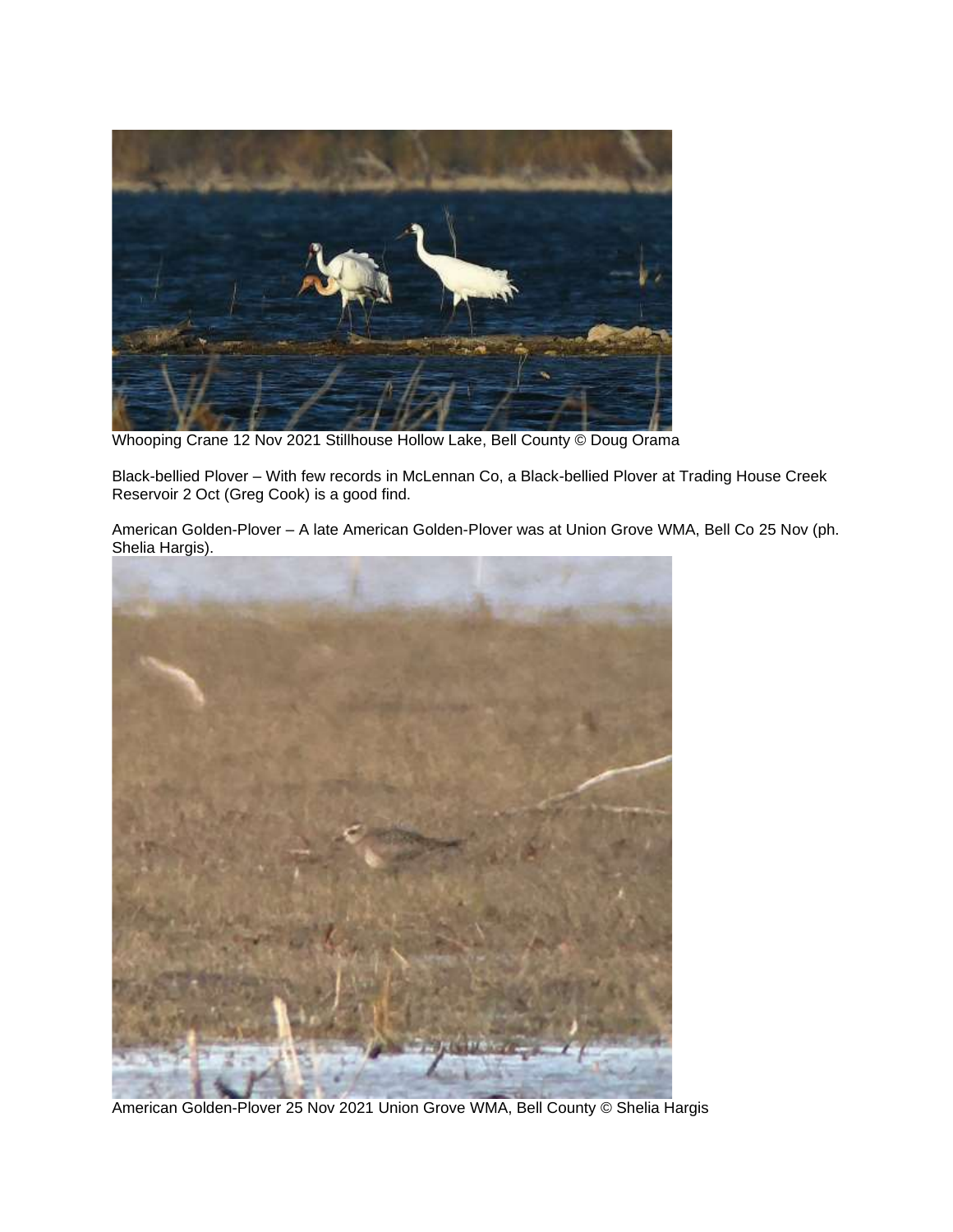Killdeer – Substantial flocks of Killdeer were again attracted to the turf farms at Sims Lane in Brazos Co 7 Aug—4 Sep, topped by a count of 550 15 Aug (Simon Kiaz).

**Whimbrel** – Whimbrels are casual fall migrants in the central oaks and prairies and this season one was found 12 Aug (Laura Sare) at Sulphur Springs Road in Brazos Co.

Long-billed Curlew – Sightings in the central oaks and prairies compounded starting in 2000, particularly at turf farms. One to two were present at the Sims Lane turf farm in Brazos Co 29 Oct—19 Nov 2021 (Brandon Woo) and three flew over Moore Farms 28 Aug 2021 (ph. John Hale).



Long-billed Curlew 14 Nov 2021 Sims Lane, Brazos Co © Bill Eisele

**Ruddy Turnstone** – An inland oddity, a Ruddy Turnstone was at Welch Park on the Burleson Co side of Lake Somerville 12 Sep (Laura Sare).

Buff-breasted Sandpiper – Large flocks of Buff-breasted Sandpipers stopped in Brazos Co at Sims Lane turf farms 7 Aug—3 Oct, topped by 600 on 1 Sep (Bill Eisele).

**Red Phalarope** – Pending review by TBRC, a first record for Freestone Co was a Red Phalarope photographed 5 Nov (ph. Glenda Keilstrup, ph. Charley Amos) at Richland Creek WMA.



Red Phalarope 5 Nov 2021 Richland Creek WMA, Freestone County © Glenda Keilstrup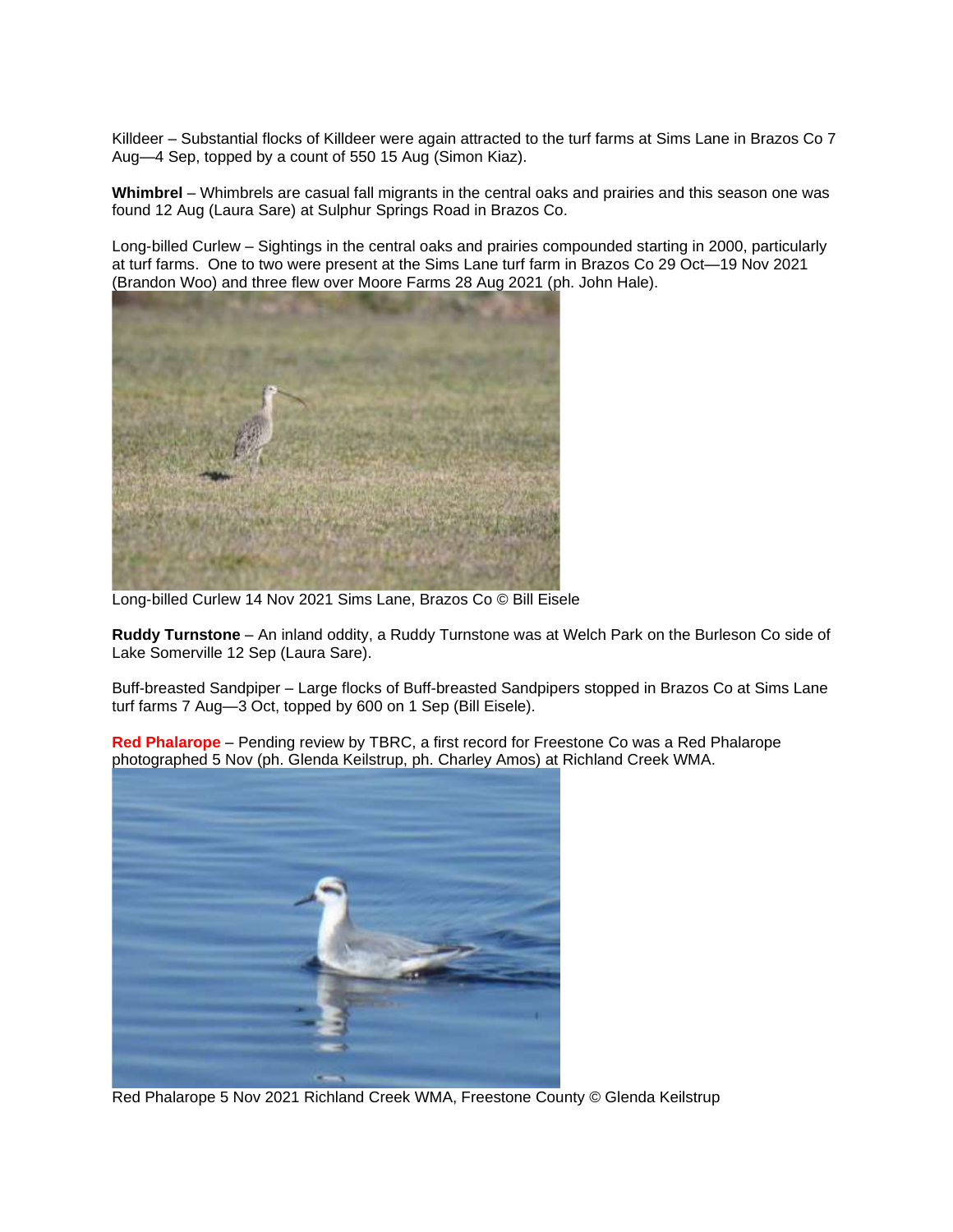**Sabine's Gull** – McLennan Co has a history of harboring Sabine's Gulls at Lake Waco but this time one showed up at Trading House Creek Reservoir 25-26 Sep (ph. Matthew York, ph. John Muldrow), a fifth record for the county.



Sabine's Gull 25 Sep 2021 Trading House Creek Reservoir, McLennan County © John Muldrow

Least Tern – Least Terns consistently show up at Airport Park on Lake Waco, McLennan Co, although not nearly annually, so three there 1 Aug (ph. Brian Berry) is noteworthy.



Least Tern 1 Aug 2021 Lake Waco, McLennan County © Brian Berry

Wood Stork – A flock of at least 120 Wood Storks slowly circling and heading east over the Brazos River bottoms 29 Sep (photo and video Andrea Fox) is the largest documented flock for Burleson Co. A late flock of 28 Wood Storks soared over Bryan, Brazos Co 29 Oct (Russell Moses).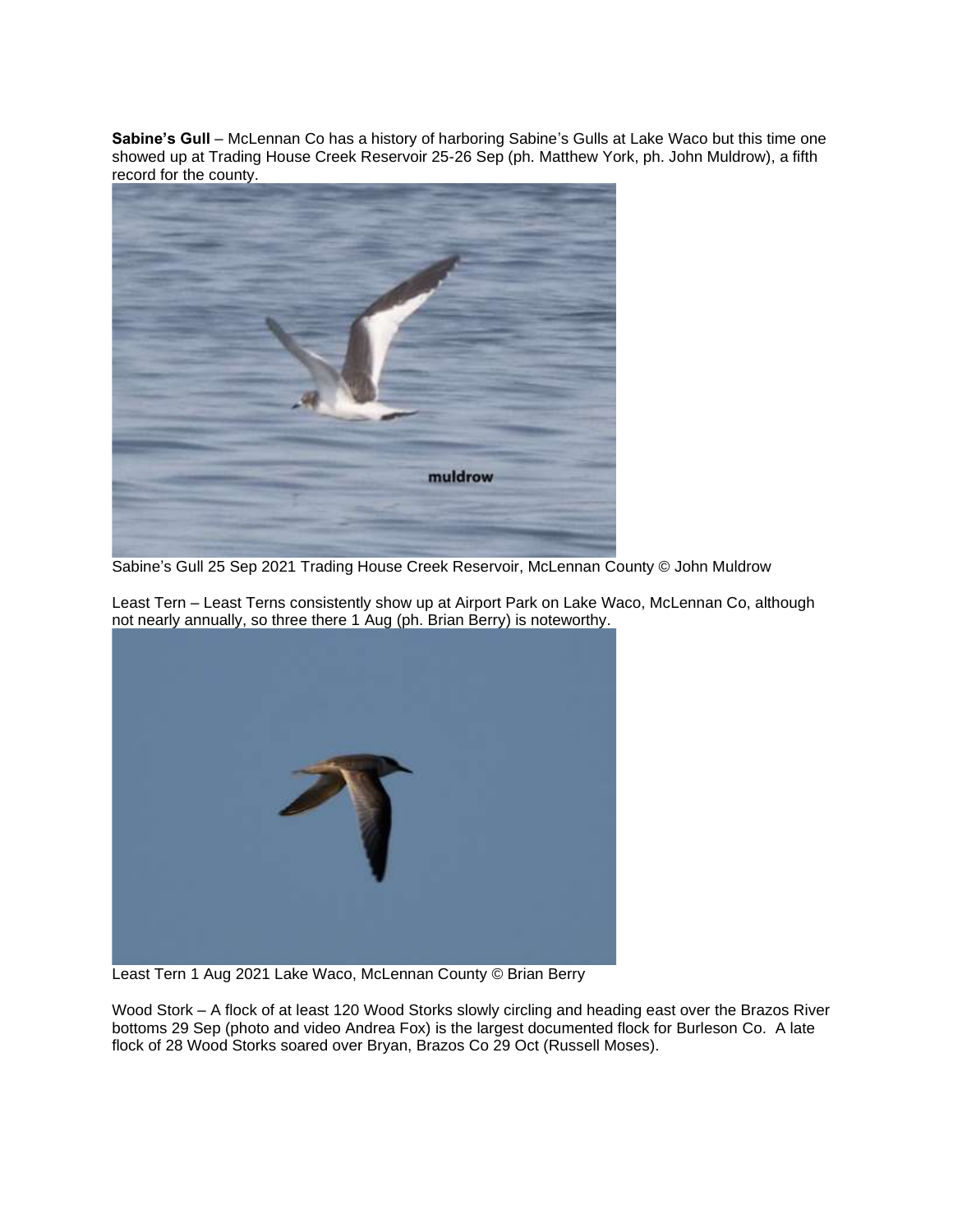**Brown Booby** – A first record for Brazos Co, an adult female Brown Booby wandered to Lake Bryan 11- 17 Sep (ph. Shirley Wilkerson, Dan Wilkerson). Likely, the same bird then visited another power plant lake, viz. Sandy Creek Power plant in Riesel 19 Oct (ph. Sylvia Ware), a first record for McLennan Co.



Brown Booby 16 Sep 2021 Lake Bryan, Brazos County © Brent Cox



Brown Booby 19 Oct 2021 Sandy Creek Power Plant, McLennan County © Sylvia Ware

**Least Bittern** – A first record for Robertson Co were two Least Bitterns at a ranch near Calvert 16 Aug 2021 (Alberto Manterola).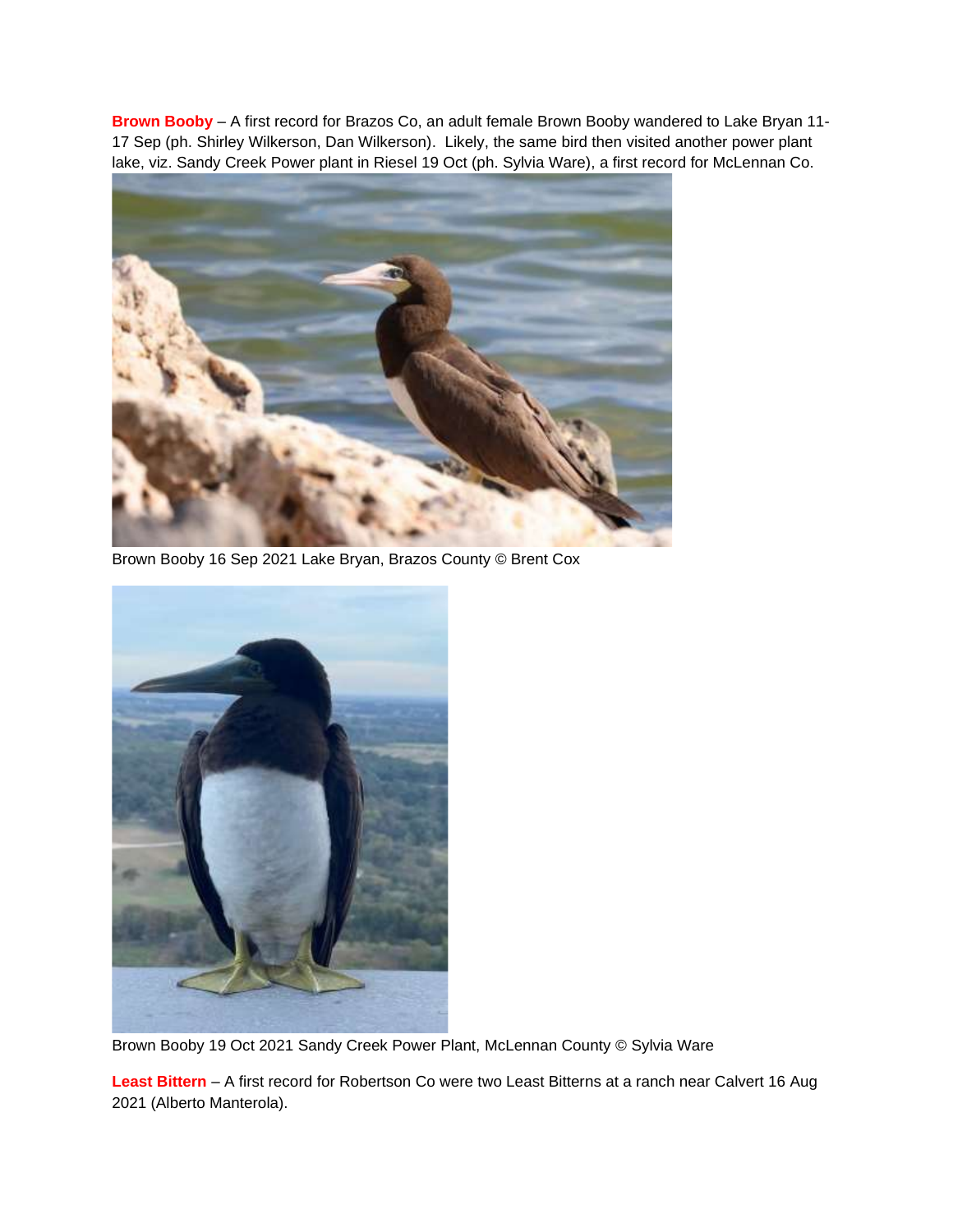Reddish Egret – A long-staying Reddish Egret has been at Union Grove WMA in Bell Co 21 Oct+ (ph. Daniel Kelch); it was the eleventh record for Bell Co. Another Reddish Egret flew low over the Texas A&M University Ecology and Natural Resource 18 Sep (Meredith Anderson), a ninth record since 1975 for Brazos Co.

Cattle Egret – Multiple flocks of 50-80 Cattle Egrets comprised a total of 800 at Sims Lane 3 Sep (Laura Sare), a high count not reached in Brazos Co since 2013.

Turkey Vulture – A high count for Navarro Co, an estimated 500 Turkey Vultures gathered at the Corsicana landfill 11 Nov (Christian Walker).

**Swallow-tailed Kite** – This fall season had many reports of post-breeding Swallow-tailed Kites along Sayers Road in Bastrop Co 29 Aug—12 Sep (ph. Shelia Hargis) with counts of five or six on most days. Brush Freeman suspects these are local residents.



Swallow-tailed Kite 29 Aug 2021 Sayers Road, Bastrop County © Shelia Hargis

**Golden Eagle** – In the past 20 years, Golden Eagles have been reported 13 times in the 21-county central oaks and prairies region, so it is quite surprising to have two sightings this fall. One was at the Brazos River bottoms of Burleson Co 11 Nov 2021 (Andrea Fox) and another was at Fort Hood East Range of Bell Co 30 Nov 2021 (Chris Waas, Kevin Ebert, Matthew Christiansen). The Burleson eagle was the seventh for the county and the first since 2001. The Bell eagle was the fifth record and the first since 1993.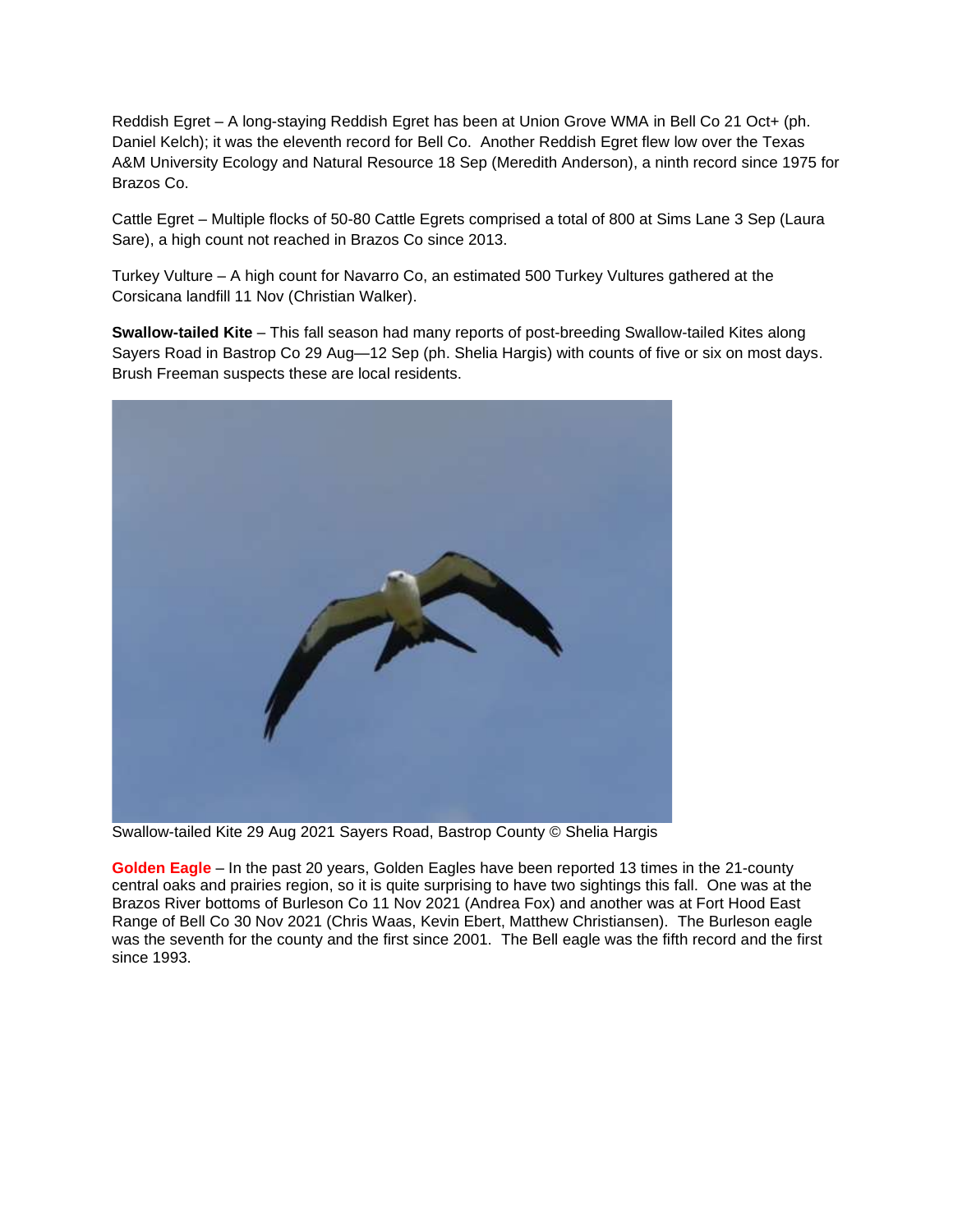Cooper's Hawk – Three sightings of young Cooper's Hawks are indicative of local breeding, including one at Sayers Road and another at Upper Elgin River Road, both in Bastrop Co 1 Aug (ph. Jason Leifester), and one begging for food from a nearby adult at Brothers Pond Park in Brazos Co 19 Aug (Chris Butler).



Cooper's Hawk 1 Aug 2021 Elgin River Road, Bastrop County © Jason Leifester

Mississippi Kite – A peak migration day for Mississippi Kites was 7 Sep when flocks streamed and kettled south across Bastrop, Lee, and Williamson Cos, and especially Travis Co. High counts that day were 540 lifting off from Lake Georgetown 8:15 AM (Rich Kostecke), 325 passing over Austin from 9:45-10:30 AM (Scott Young), and 791 from 11:09-11:30 AM (Scott Young) at the same Austin location. A dozen other flocks of 6-97 hawks were reported elsewhere in the central oaks and prairies.



Mississippi Kite 7 Sep 2021 Lake Georgetown, Williamson County © Rich Kostecke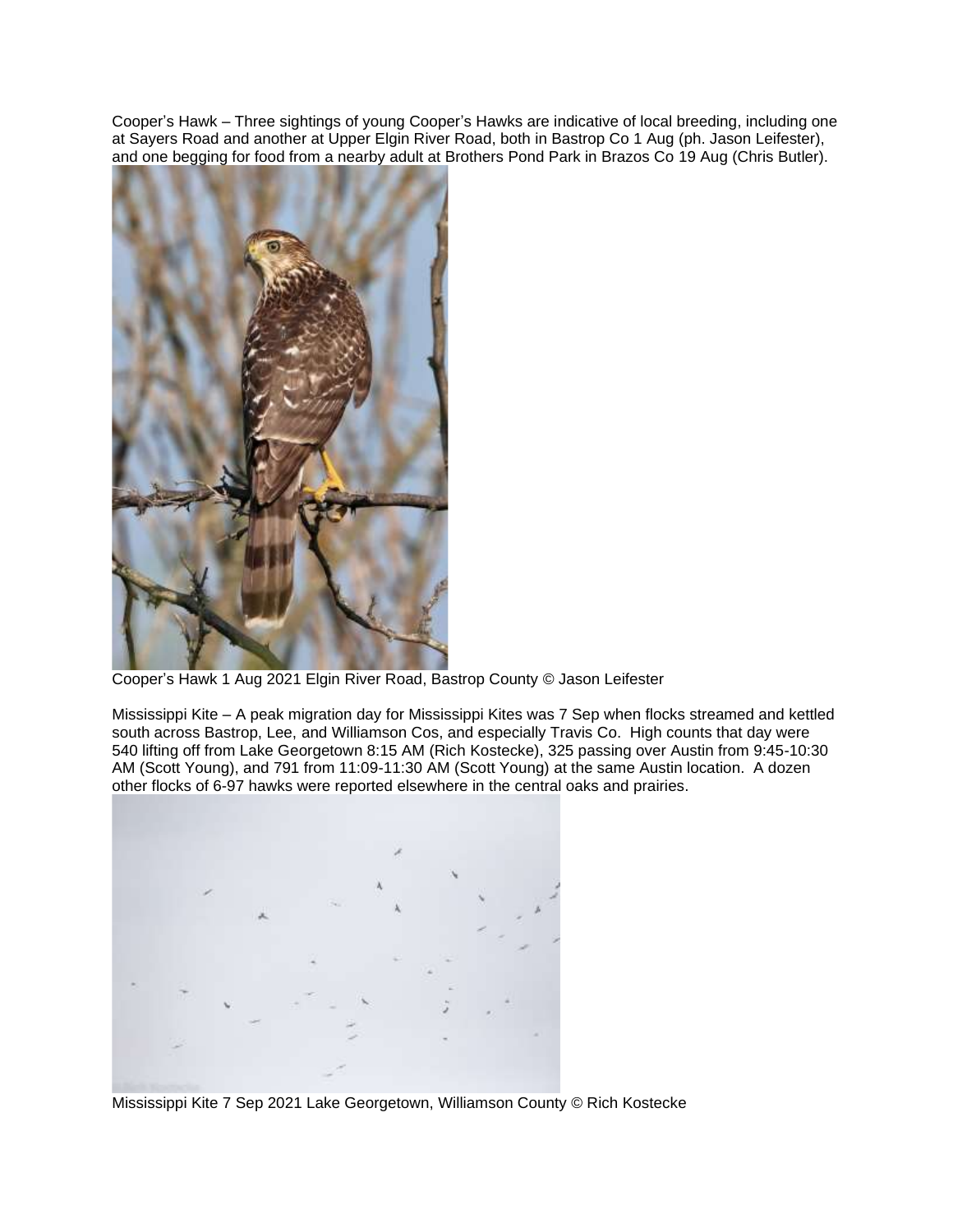Harris's Hawk – A fifth record for Fayette Co, a Harris's Hawk was atop a ridge outside of La Grange 23 Nov (Catherine Worley).

White-tailed Hawk – Once rare in the Central Brazos Valley, White-tailed Hawks can now be considered occasional. One adult was at Sims Lane at 1:19 PM 26 Sep (ph. Bill Eisele) and probably the same bird was at Sandy Point Road at 3:45 PM (Laura Sare), about two miles away in Brazos Co. Three days later, on 29 Sep (ph. John Pike) and about four miles from the previous sighting, an adult was photographed at Mumford Benchley Road in Robertson Co at 11:03 AM, and the same day at almost the exact same time and eight miles away one was observed overhead in Brazos Co near the Rellis Campus of Texas A&M University (Caleb Evans).



White-tailed Hawk 26 Oct 2021 Sims Lane, Brazos County © Bill Eisele

Burrowing Owl – A fourth record for Robertson Co and at the same farms Burrowing Owl has been reported previously, two were flushed near Calvert 13 Nov (Alberto Manterola).

**Golden-fronted Woodpecker** – East of its normal range, a Golden-fronted Woodpecker 7 Aug (Chris Holmes) at Reynolds Creek Park was a first record for McLennan Co and likely the same woodpecker 8 Aug (Nathan Cowan) was on the opposite side of the Lake Waco 4.7 miles away.

Yellow-bellied Sapsucker – A Yellow-bellied Sapsucker heard calling several times in Bryan 10 Sep (Keith Arnold) was an early arrival in Brazos Co.

Hairy Woodpecker – Two sightings of Hairy Woodpeckers in counties with few records were 7 Nov (ph. Dean Silvers) about 10 miles west of Mexia in Limestone Co and 23 Nov 2021 (Greg Page) near Centerville in Leon Co.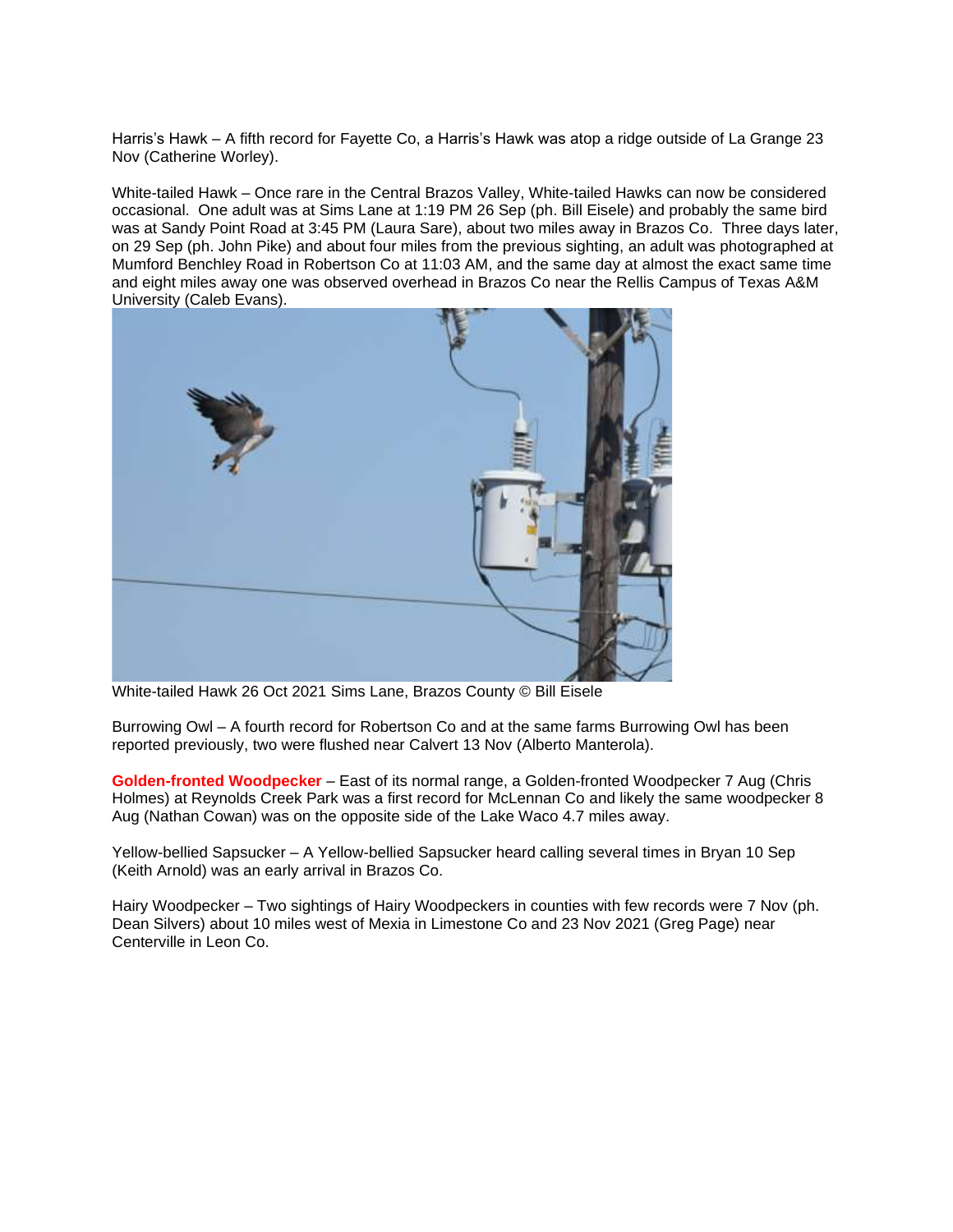**Northern Flicker** – A first record of Red-shafted Flicker for Madison Co occurred 23 Oct (Michael McCloy) at Lake Madison Park. In Navarro Co, Red-shafted had only been reported once since Ogilby's 1879 report, and now a hybrid Yellow-shafted x Red-shafted Flicker was photographed at Navarro Mills Lake 17 Nov (ph. Janey Woodley).



Yellow-shafted x Red-shafted Flicker 17 Nov 2021 Navarro Mills Lake, Navarro County © Janey Woodley

American Kestrel – A second nesting this year of a pair of American Kestrels near Carter Lake, *Brazos* produced two fledglings that were observed regularly 26 Aug–2 Sep until they dispersed and only the adults were seen 3-12 Sep (Linda Hale).

**Prairie Falcon** – After a hiatus of 33 years, a Prairie Falcon was again seen in Brazos Co 8 Oct (†Laura Sare), this time at Sims Lane. Not surprisingly, one was at Sayers Road in Bastrop Co for the twenty-first year in a row, reported 17 Sep (Mike Goebel).

**Olive-sided Flycatcher** – A first for Leon Co was an Olive-sided Flycatcher responding to a recording 28 Sep (ph. audio Greg Page) near Centerville.

Say's Phoebe – A Say's Phoebe 13 Sep (Sean Mecredy) at McKinney Falls SP in Travis Co is the second earliest fall sighting for the central oaks and prairies region, preceding by only one day a sighting in 2015.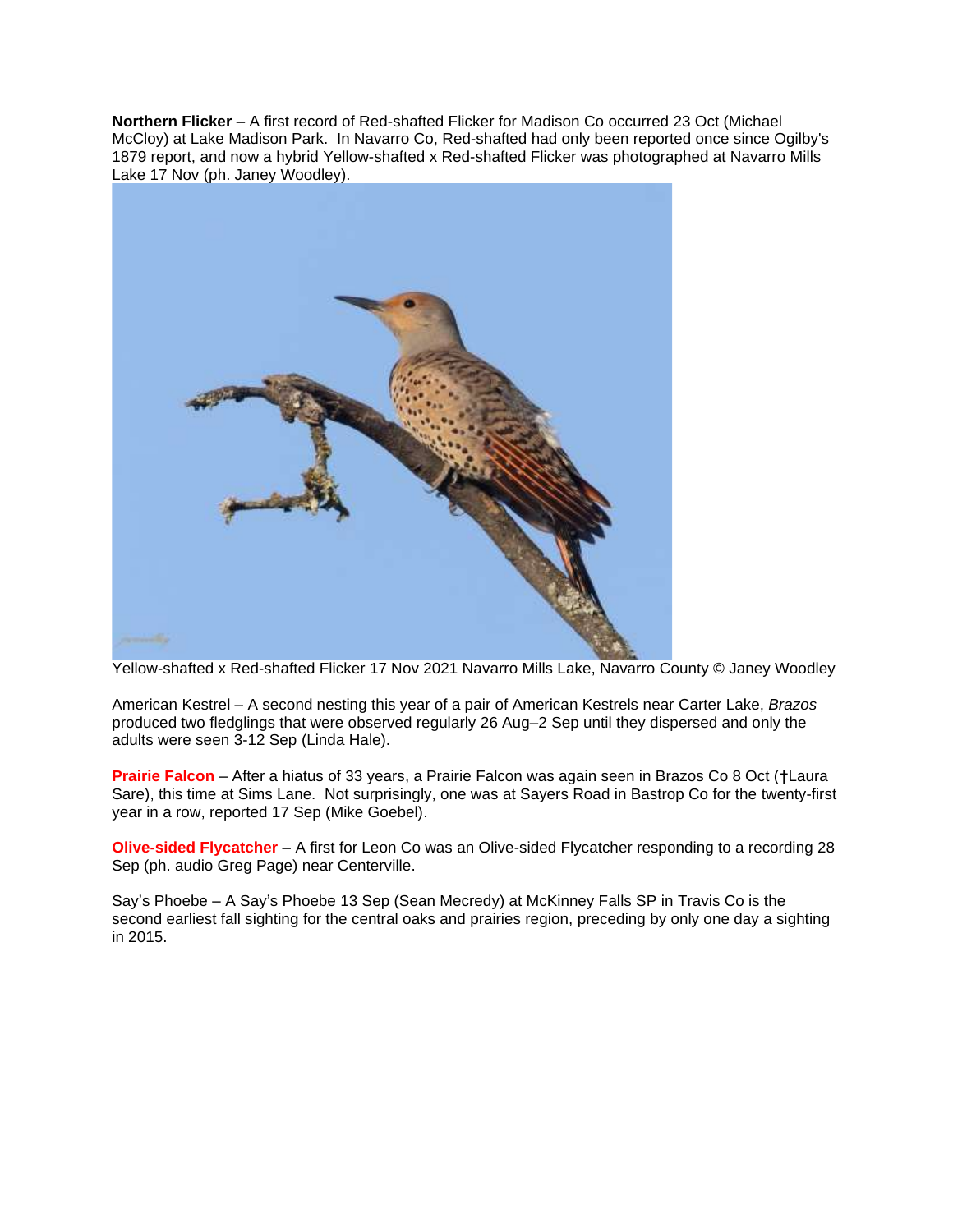Bell's Vireo – A late departing Bell's Vireo was photographed 11 Oct 2021 (ph. Daniel Kelch) at Stillhouse Hollow Lake, Bell Co.



Bell's Vireo 11 Oct 2021 Stillhouse Hollow Lake – Gravel Crossing WMA, Bell County © Daniel Kelch

Philadelphia Vireo – Philadelphia Vireos are rare fall migrants in the central oaks and prairies, and one described at Waco 6 Sep (†Nathan Cowan) is only the fourth fall record for McLennan Co since 1984.

Red-breasted Nuthatch – An early arriving Red-breasted Nuthatch was 23 Sep 2021 (audio Brandy Falise) at Texas A&M University Ecology and Natural Resource, Brazos Co. The same day (Erik Sauder) one was at Bastrop SP, Bastrop Co. Five nuthatches were found at Paint Creek Road, Bastrop Co 16 Oct (ph. Jason Leifester).



Red-breasted Nuthatch 16 Oct 2021 Paint Creek Road, Bastrop County © Jason Leifester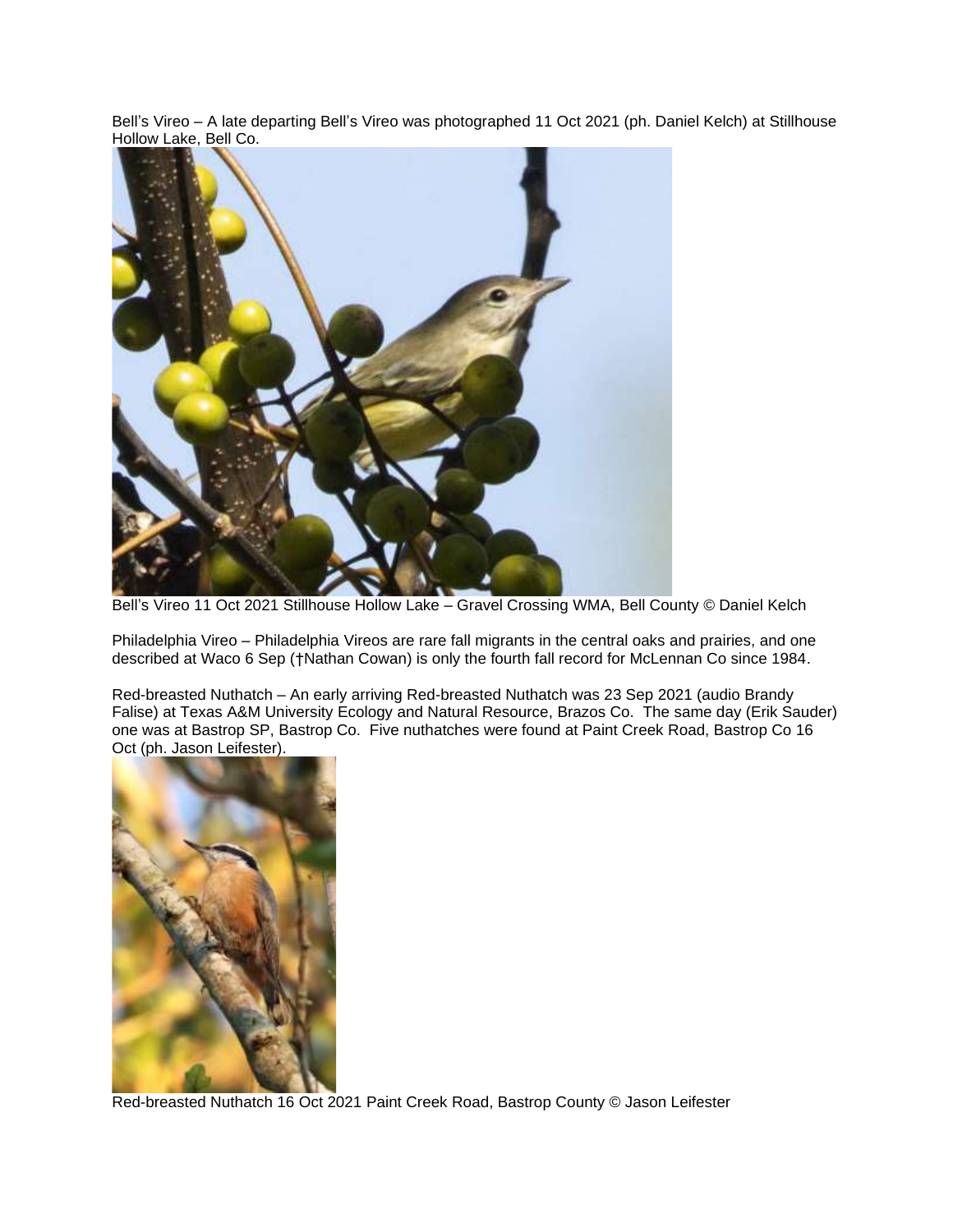Gray Catbird – An early post-breeding Gray Catbird was heard in a thicket in College Station, Brazos Co 19 Aug (Vaishali Katju).

Brown Thrasher – A high count of 25 Brown Thrashers at Lick Creek Park, Brazos Co 3 Oct (Jacob Perry, Cameron Johnson) is substantial and only once exceeded in the oaks and prairies region.

American Robin – Although breeding American Robins are fairly common in the central oaks and prairies they usually are found only in low numbers. Thus, flocks including juveniles of 18 at College Station, Brazos Co 3 Aug (Vaishali Katju) and 35 at Waco, McLennan Co 6 Sep (Jeremy Ballard, Nathan Cowan) are unusual.

Purple Finch – The only Purple Finches reported this fall in the central oaks and prairies region were 9-29 Nov (Nathan Cowan) at Waco, McLennan Co and at College Station, Brazos Co 22-26 Nov (Vaishali Katju).

Pine Siskins – Dozens of reports of Pine Siskins in the central oaks and prairies region began 6 Nov (Janet Davis) at Webberville Park, Travis Co, with a high count of 30 at Painted Bunting Ranchito in Bastrop 21 Nov (Richard Harman), and other sightings in Bell, Brazos, Falls, McLennan, Milam, Navarro, and Williamson Cos.

American Goldfinch – A calling American Goldfinch 21 Aug (Bill Eisele) was early at College Station, Brazos Co.

**Henslow's Sparrow** – To the great delight of local birders, a Henslow's Sparrow was repeatedly located and photographed 14 Nov+ (ph. Brent Cox) at Texas A&M University Ecology and Natural Resource, Brazos Co. Rarely found this far west, the last Brazos Co report was a dozen years ago.



Henslow's Sparrow 14 Nov 2021 Texas A&M University Ecology and Natural Resource, Brazos County © Brent Cox

Yellow-breasted Chat – An early migrating Yellow-breasted Chat was at College Station, Brazos Co 14 Aug (Simon Burton).

**Bullock's Oriole** – A first record for Robertson Co, a first-year male Bullock's Oriole was described near Mumford 22 Oct (Bob Bevins).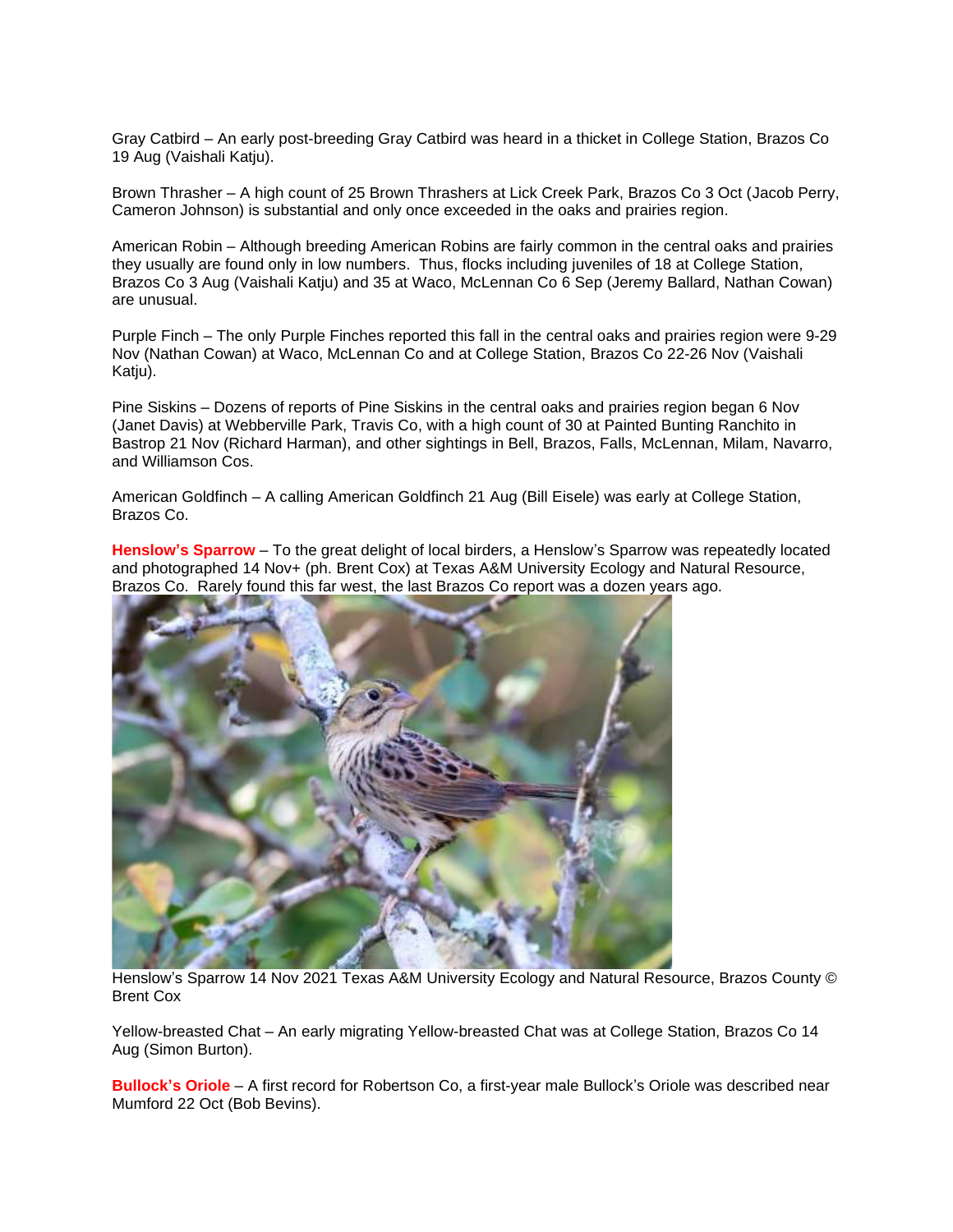Ovenbird – Rare as fall migrants in the central oaks and prairies, an Ovenbird was seen at West Bouldin Creek Greenbelt, Travis Co 8 Sep (Callen Inman) and another was photographed at College Station, Brazos Co 11 Sep (ph. Vaishali Katju).

Blue-winged Warbler – A rare fall migrant in Brazos Co, a Blue-winged Warbler was in College Station 19 Oct (Gus Cothran).

**Swainson's Warbler** – Likely a post-breeding migrant perhaps from a suspected nesting area seven miles away at Fort Boggy in Leon Co, a Swainson's Warbler was singing at a home northwest of Centerville 6 Sep (audio Greg Page).

Tennessee Warbler – Single Tennessee Warblers at Waco, McLennan Co 16 Sep (Nathan Cowan) and at Texas A&M University campus, Brazos Co 25 Sep (Laura Sare) are rare fall migrants.

**Tropical Parula** – Although a Tropical Parula was a rare visitor to Travis Co at Commons Ford Ranch Metro Park 30 Aug (Sean Mecredy), more amazing is a second record for Brazos Co photographed at Sulphur Springs Road 24 Sep (ph. Bill Eisele).



Tropical Parula 24 Sep 2021 Sulphur Springs Road, Brazos County © Bill Eisele

Chestnut-sided Warbler – Rare in fall, a Chestnut-sided Warbler was among a mixed flock of warblers at Salado, Bell Co 6 Sep (Charlie Plimpton).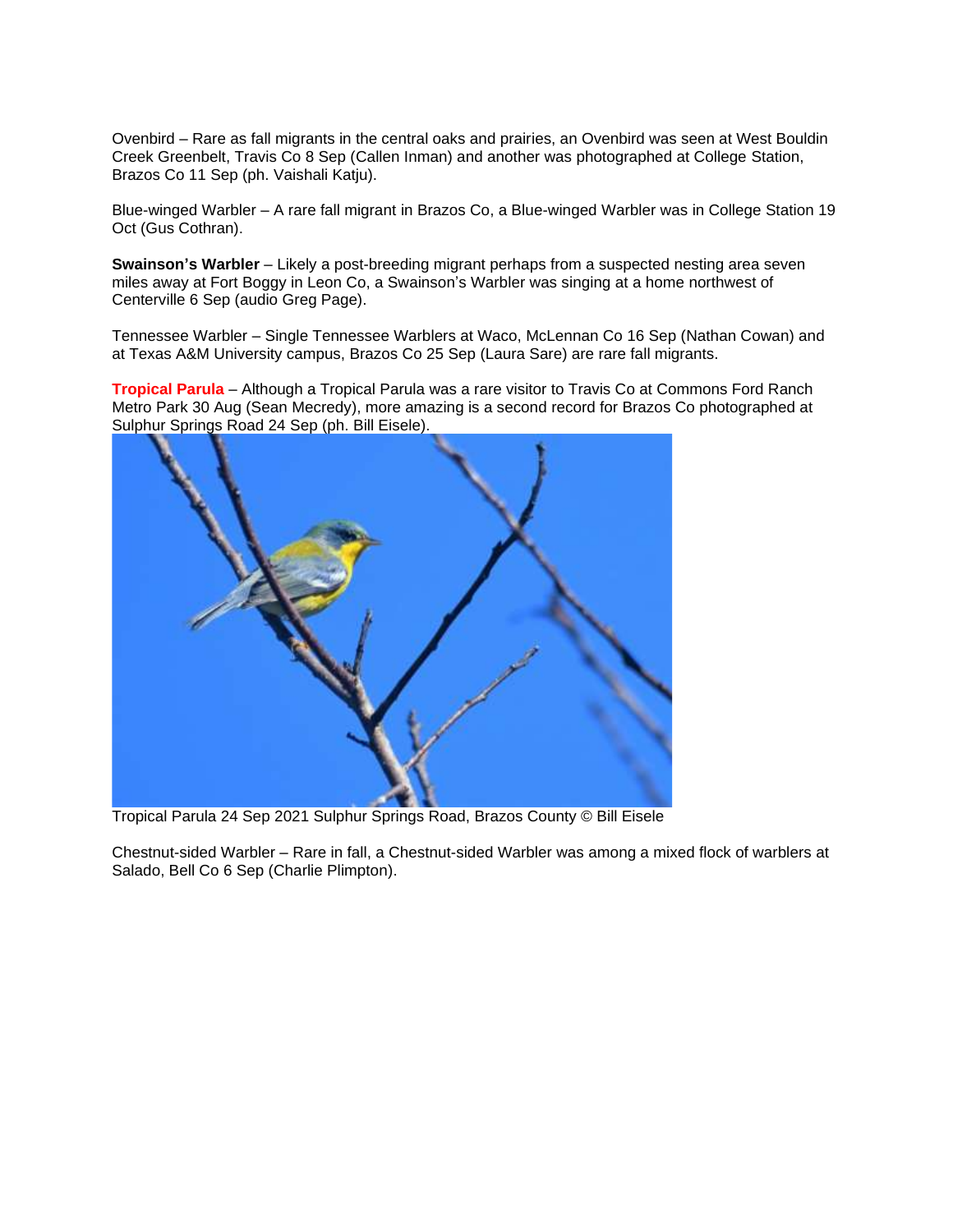Palm Warbler – A western Palm Warbler was described and photographed at College Station, Brazos Co 17 Nov (ph. Bill Eisele) where both forms are seen about equally, though rarely.



Palm Warbler 17 Nov 2021 Sulphur Springs Road, Brazos County © Bill Eisele

**Western Tanager** – Not reported in Milam Co since 2003, a Western Tanager visited 24 Sep (Nancy Webber) near Milam's intersection with Bell and Williamson Cos.

Rose-breasted Grosbeak – A much-photographed grosbeak, that first appeared to be a hybrid, turned out to be an immature male Rose-breasted Grosbeak transitioning to adult plumage 26-30 Oct 2021 (ph. Shirley Wilkerson).



Rose-breasted Grosbeak 26 Oct 2021 Kurten, Brazos County © Shirley Wilkerson